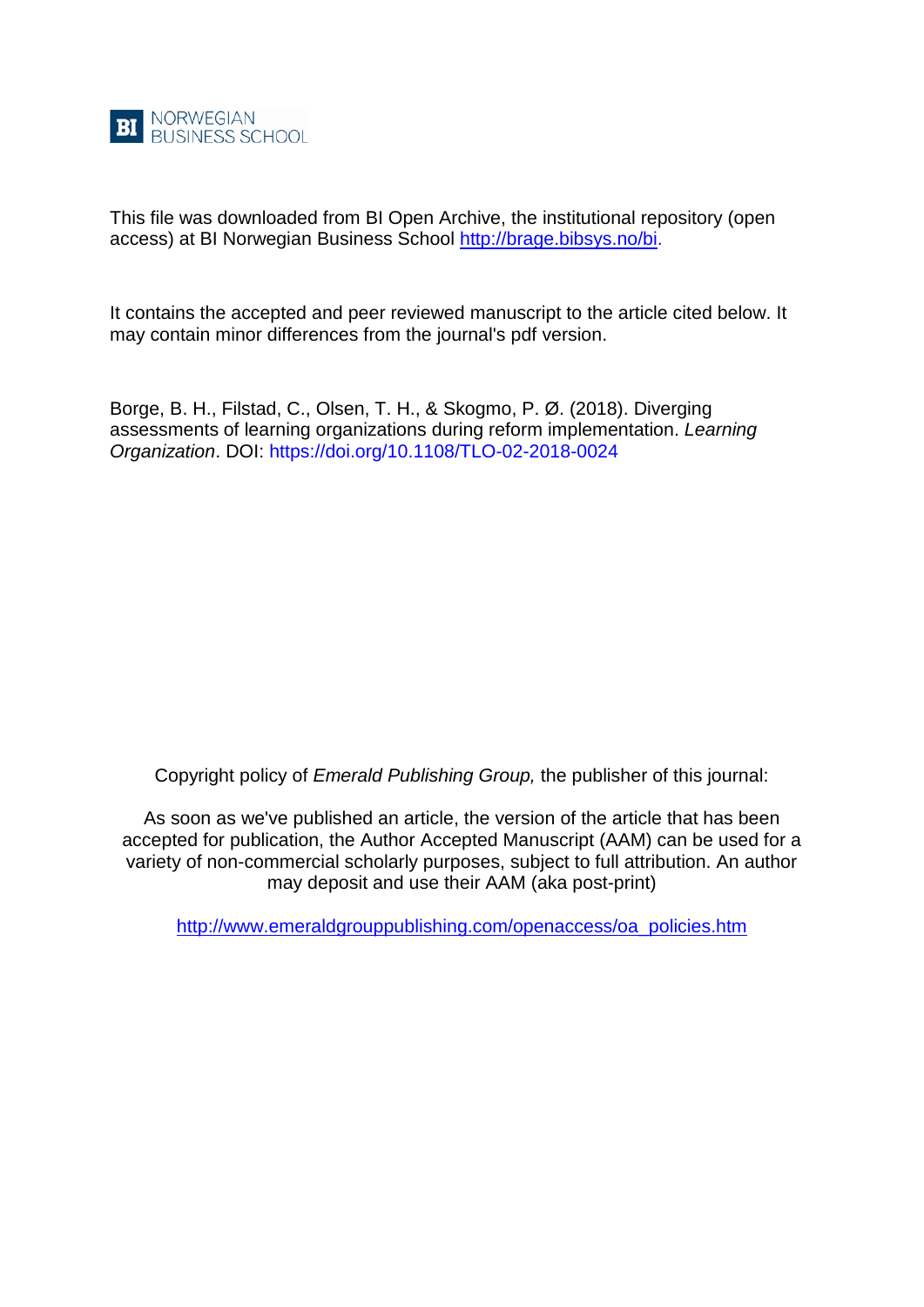# **Diverging assessments of learning organizations during reform implementation**

# **Abstract**

Purpose – This study explores whether hierarchical position and organizational size affect perceptions of a learning organization during reform implementation.

Design/methodology/approach – An electronic survey was distributed in four Norwegian police districts at an early stage of reform implementation. One of the objectives of the reform was to develop the police towards being more knowledge-based and there had been specific calls for the police to become a learning organization. The respondents were 753 top managers, middle managers and employees.

Findings – Respondents rated their organizations lower than benchmark scores on supportive learning environment, learning processes and practices, and leadership that reinforces learning. The perceptions diverged across hierarchical levels: middle managers and top managers gave higher scores to the organization as a learning one than employees did. Respondents from large police districts gave higher scores to their organizational units as learning organizations than respondents from small police districts.

Research limitations/implications – The study captures perceptions of characteristics of a learning organization at one point in reform implementation, and further studies are needed to fully understand explanations of diverging views within an organization as to whether it can be characterized as a learning organization.

Practical implications – Actual differences in local learning practices or different assessments of learning practices within the organization should be considered when developing learning organizations.

Originality/value – The study contributes to our knowledge of learning organizations by showing diverging views within the same organization in a context of reform implementation.

Keywords: learning organization, learning practices, reform implementation, police services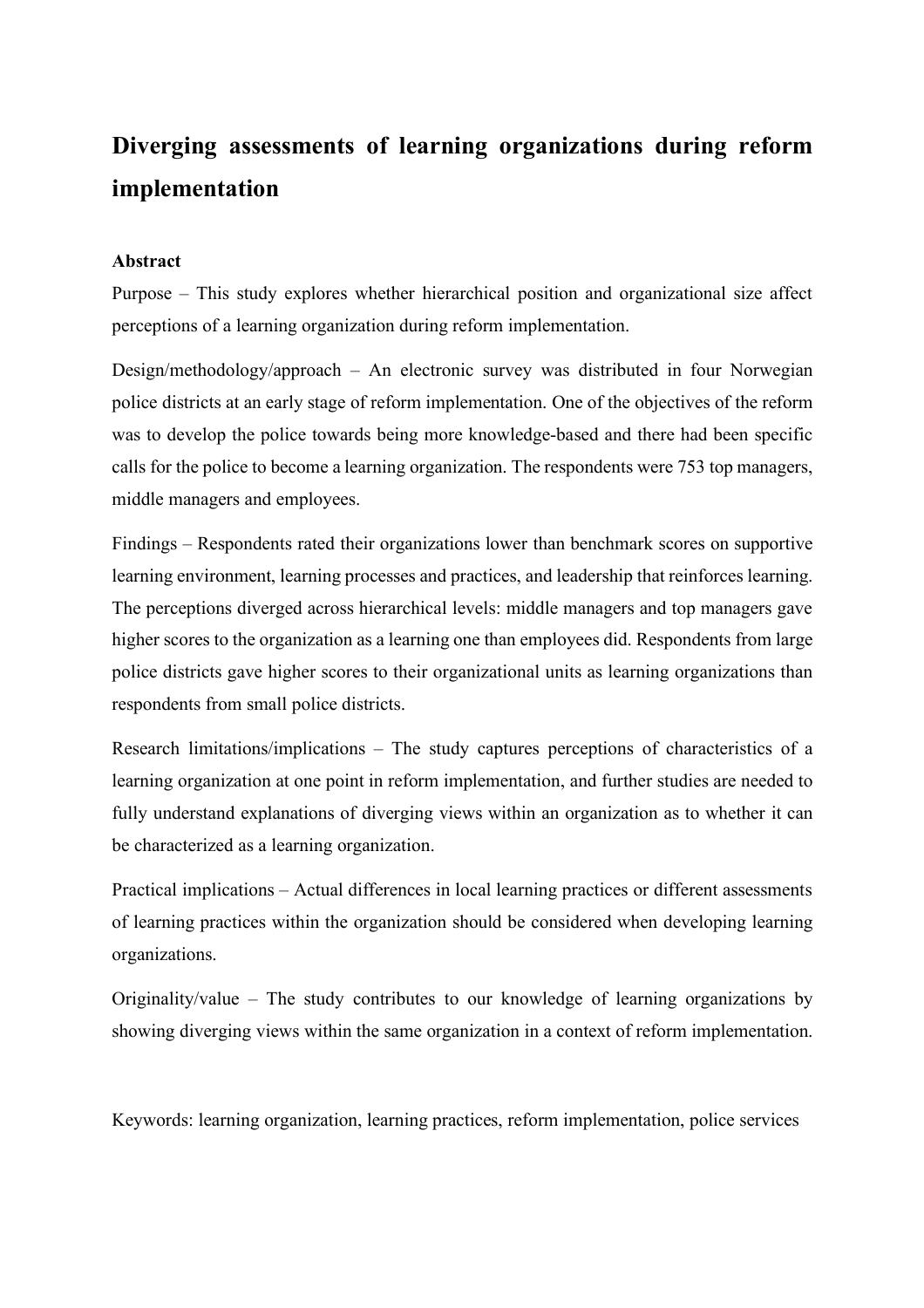# **Introduction**

The purpose of this paper is to explore whether hierarchical position and organizational size affect perceptions of a learning organization (LO) during reform implementation in four Norwegian police districts. This contributes to the LO literature in two ways. First, it builds on the importance of national and sector contexts (Örtenblad, 2013; 2017) and suggests public sector reform implementation as an additional dimension of context. In the Norwegian police reform, one of the objectives is to develop the police towards working in a more knowledgebased manner and a number of governmental reports implicitly and explicitly acknowledge the LO as an ideal (NOU 2009; NOU 2012; NOU 2013). Second, it explores diverging views within an organization about its learning characteristics. Previous research has identified challenges regarding LO in the police service (Filstad and Gottschalk, 2010; 2011; Wathne, 2012), but has relied on leaders' accounts. In a reform context, however, we might expect leaders and employees to have diverging perceptions. By including employees' accounts, we point to challenges of developing LOs, which may guide practitioners in their implementation work.

It is perhaps not surprising that organizational reforms adopt the idea of an LO as an ideal, implying expectations to organizations to develop learning practices, processes, structures and cultures. For example, studies of the police show a lack of a vision and strategy for organizational learning across organizational units (Filstad and Gottschalk, 2010; Wathne, 2012). In addition, police leaders' espoused values correspond only to a limited extent with the values that are assumed to be important to develop an LO (Filstad and Gottschalk, 2011). However, Wathne (2012) acknowledges that the police does have some well-functioning local learning practices but that there is scant knowledge sharing across organizational boundaries. If each organization is unique and must be given necessary flexibility to develop its own version of the learning organization (Pedler *et al.*, 1991; Senge *et al.*, 1994), we might expect diverging views of whether a large organization shares LO characteristics, because organizational members assess this from their particular position in the organization. An LO consists of local learning practices and practices to tie these together across organizational boundaries. This implies that local learning practices and learning processes may diverge considerably between organizational units in large organizations. The research reported in this paper answers a call for more pragmatic and divergent approaches to the LO by exploring how hierarchical position and organizational size affect the assessment of the learning practices and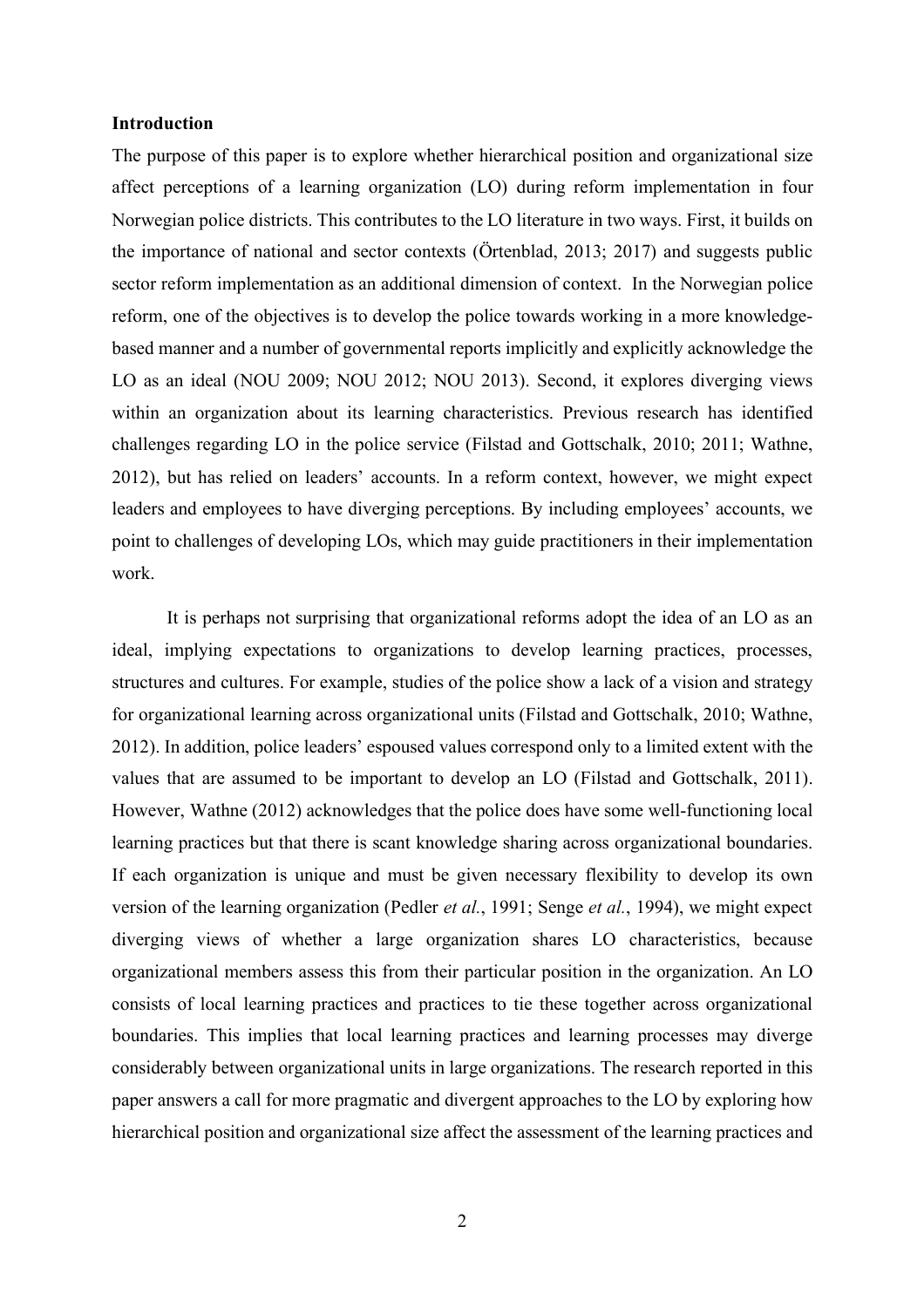processes. This is especially important in reform implementation where a shared understanding of the status quo of the organization's learning potential could facilitate development work.

The paper is structured as follows. First, the literature on LOs is briefly reviewed and hypotheses are developed. Second, the research methods and data analysis are described. Finally, findings and contributions are discussed.

# **Literature review**

The learning organization concept is based on the idea of an organization as a dynamic system that promotes continuous learning in response to various pressures (Grieves, 2008; Senge 1990), where individuals learn and transform themselves into a learning unit (Pedler *et al.*, 1991). The concept still relies heavily on the originators' contributions; Pedler *et al.*'s (1991) learning company, Senge's (1990) fifth discipline and Argyris and Schön's (1978) single and double-loop learning. The key point for learning organizations has traditionally been outcomes rather than mechanisms and processes of learning, and a unilateral focus on normative models for change, reconstruction and best practice of organizations (Elkjaer and Wahlgren, 2006; Laursen, 2006). The literature on the learning organization has been criticized for not sufficiently addressing how and why learning occurs (Senge and Kofman, 1995) but instead describing learning as more prescriptive than practical. First and foremost, a learning organization has been described as a set of actions that purport to ensure learning capabilities such as experimentation, continuous improvement, team work and group problem solving (Alegre and Chiva, 2008; Rebelo and Gomes, 2008). The learning organization concept, however, suffers from a lack of a clear definition that can be tested, and contested (Garvin, 2000; Grieves, 2008), and a lack of a clear description of the challenges of transforming an organization into a learning one (Bui and Baruch, 2010). However, the concept of the learning organization 'survives'. New contributions argue for the idea that each organization needs to create its own version of a learning organization (Örtenblad, 2004). The concept of a learning organization brings valuable insights to learning processes and a context for institutions to prove and reflect upon their incapacity (Örtenblad, 2011). Even though the literature shows differences concerning what constitutes an LO and whether LOs can be compared across cultures and sectors, there seems to be general agreement on local learning practices and learning processes being at the heart of the learning organization. Such practices and processes may vary considerably between organizational units in large organizations. This implies that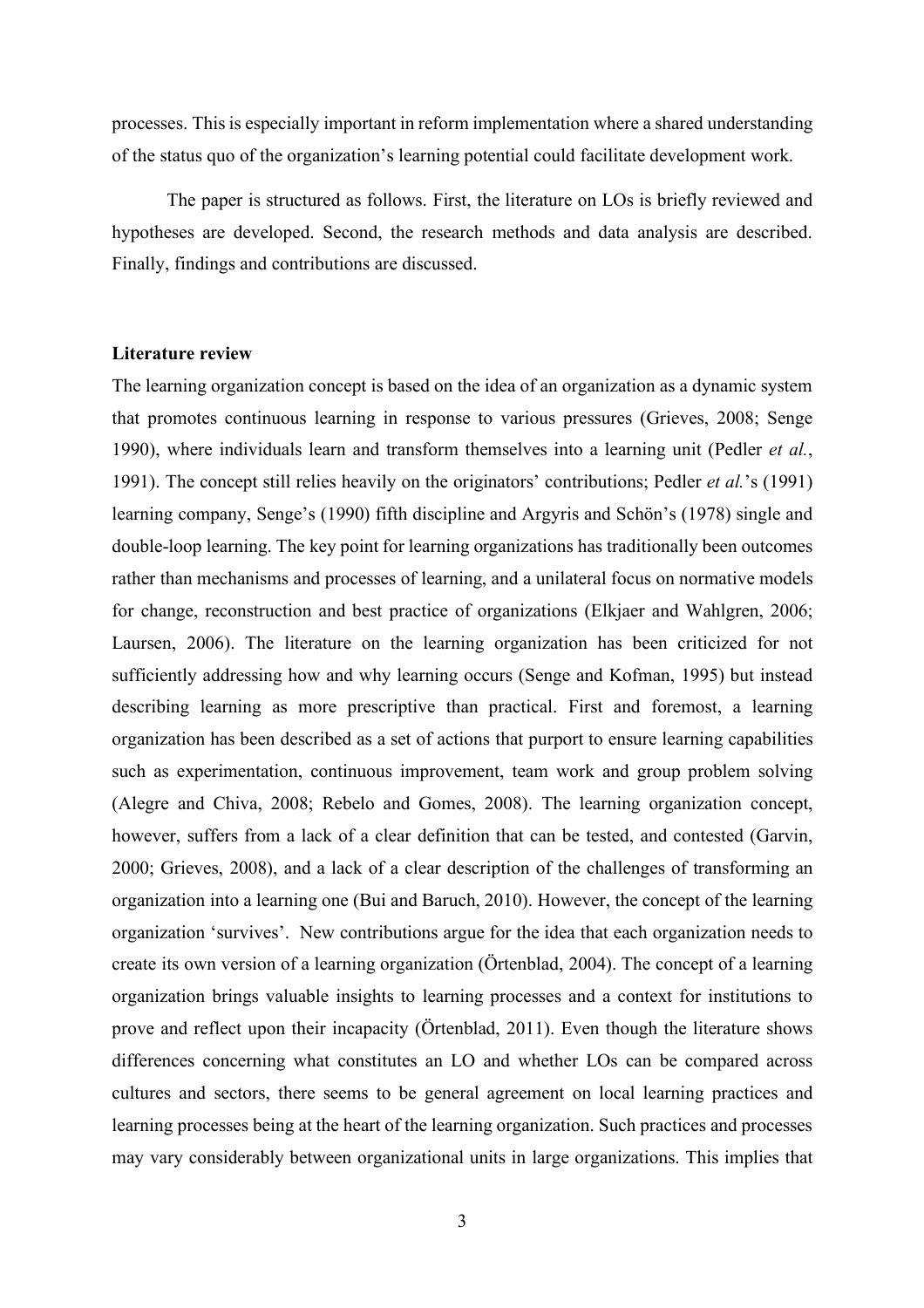there may be diverging views of the learning characteristics of large organizations and this may hamper attempts to improve learning.

Örtenblad (2013) suggests that four factors characterize the LO: workplace learning (continuous learning through practice, informal learning based in social practice, and knowledge sharing), organizational learning (learning based in organizational routines, shared understandings, organizational knowledge and organizational memory), climate for learning (leaders facilitating learning, workplace that initiates and stimulates learning), and structures for learning. Garvin *et al.* (2008) discussed three building blocks and developed the Learning Organization Survey (LOS), a diagnostic tool for organizations to rate the degree to which they share the characteristics of an LO: supportive learning environment, concrete learning processes and practices, and leadership that reinforces learning. The Dimensions of the Learning Organization Questionnaire (DLOQ) (Kim *et al.*, 2015; Marsick and Watkins, 2003; Watkins and Dirani, 2013; Watkins and O'Neil, 2013; Yang *et al.*, 2004) identifies seven factors characterizing an LO: it creates continuous learning opportunities, promotes inquiry and dialogue, encourages collaboration and team learning, creates systems to capture and share learning, empowers people toward a collective vision, connects the organization to its environment, and provides strategic leadership for learning.

Even though these examples illustrate different factor structures of the learning organization, there seem to be similarities between them. For example, supportive learning environment (Garvin *et al.*, 2008) could be compared to climate for learning (Örtenblad, 2013), concrete learning processes and practices (Garvin *et al.*, 2008) resemble workplace learning and organizational learning (Örtenblad, 2013), and leadership that reinforces learning is reflected in climate and structures for learning (Örtenblad, 2013). The study reported in this paper uses the three central building blocks for organizational learning and adaptability developed by Garvin and colleagues (2008, p. 110): 'a supportive learning environment, concrete learning processes and practices, and leadership behavior that provides reinforcement… Each block and its discrete subcomponents, though vital to the whole, are independent and can be measured separately.'

Senge's (1994) and Pedler and colleagues' (1991) work focused on businesses as LOs; however, in recent decades the concept has also led to considerable research and practical interest in several parts of the public sector. For example, the LOS (Garvin *et al.*, 2008) has been adapted for use in health care (Singer *et al.*, 2012) and schools (Higgins *et al.*, 2012). The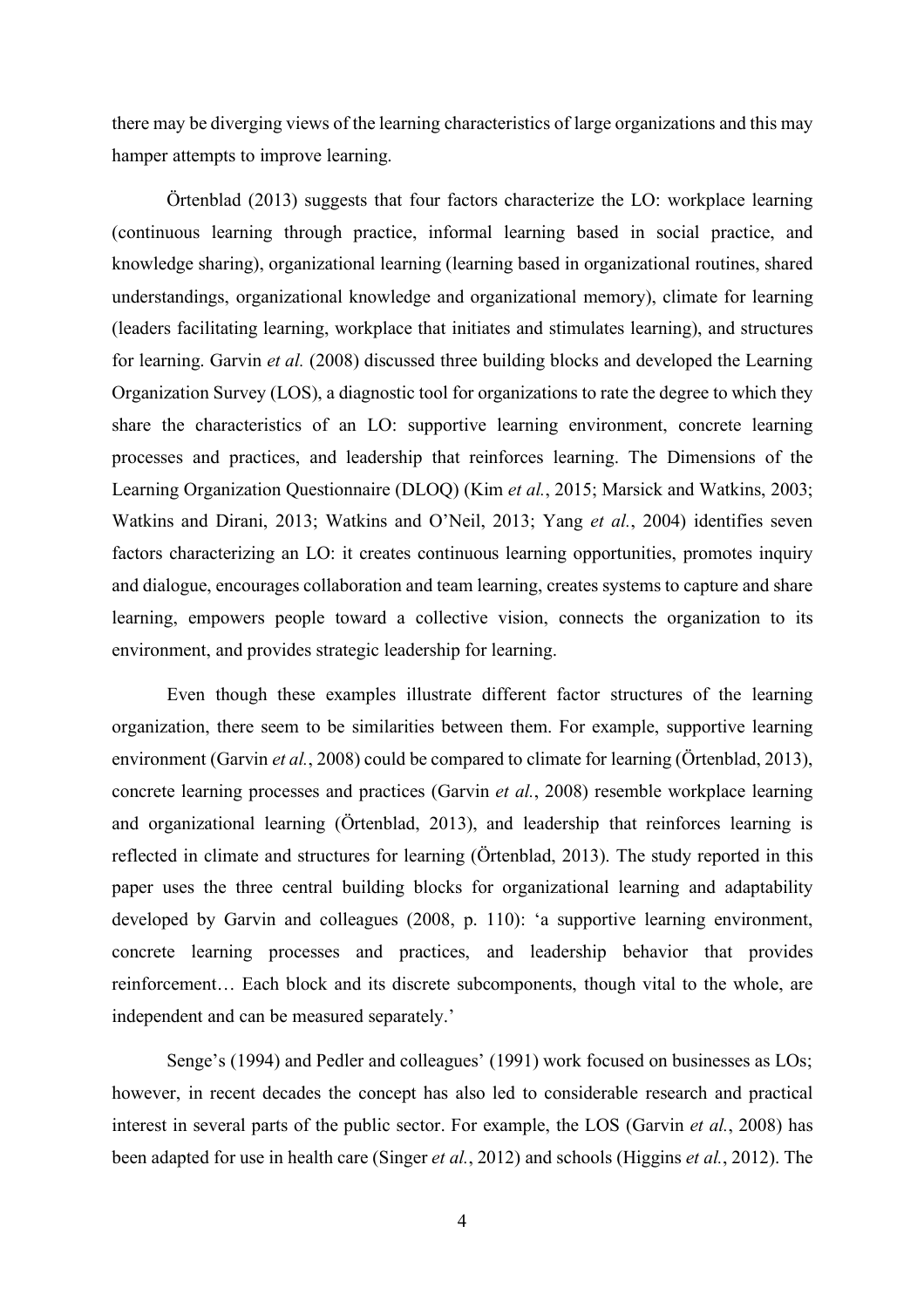DLOQ has been adapted for non-profit organizations, higher education, government and the army (Watkins and O'Neil, 2013). The police in different parts of the world have been studied as learning organizations (Crank and Giacomazzi, 2009; Filstad and Gottschalk, 2010; 2011; 2013; Wathne, 2012). A meta-analysis of the DLOQ (Watkins and Dirani, 2013, p. 155) concluded that government respondents rated their organizations consistently below nongovernment respondents, but that 'the pattern of high and low dimensions is relatively consistent across government and nongovernment respondents'. Filstad and Gottschalk (2011; 2013) found a medium score on 'learning structures', and low score on 'learning at work', 'climate for learning', and 'organizational learning' among managers in the police. As the police is part of the public domain, we expect the respondents to rate their organization lower than benchmark scores for an LO:

Hypothesis 1: Respondents give their organization low ratings on the dimensions of learning organizations.

A meta-analysis of the DLOQ showed that non-managers rated five of seven dimensions significantly higher than managers did (Watkins and Dirani, 2013, p. 156): continuous learning, embedded systems, dialogue and inquiry, system connection and strategic leadership. This is interesting because we would expect that leaders and managers responsible for developing an LO would tend to be positive about the results of their efforts. However, these results also underscore that there may be large variations between organizational units, and that managers' scores could reflect a mean for the organization, while non-manager scores reflect their organizational unit. Studies of the preparations for the implementation of the Norwegian police reform, however, suggest that more managers than employees expressed positive views on the consequences of the reform because they were more involved in the implementation work (Renå *et al.*, 2016) or because they gave their ratings according to espoused theory rather than their theory in use (Filstad and Gottschalk, 2011). Because elements of the learning organization are intertwined in the reform, it is likely that managers give their organization a higher rating for learning than employees.

Hypothesis 2: Middle managers give their organization a higher learning rating than employees in all three dimensions.

Hypothesis 3: Top managers give their organization a higher learning rating than middle managers in all three dimensions.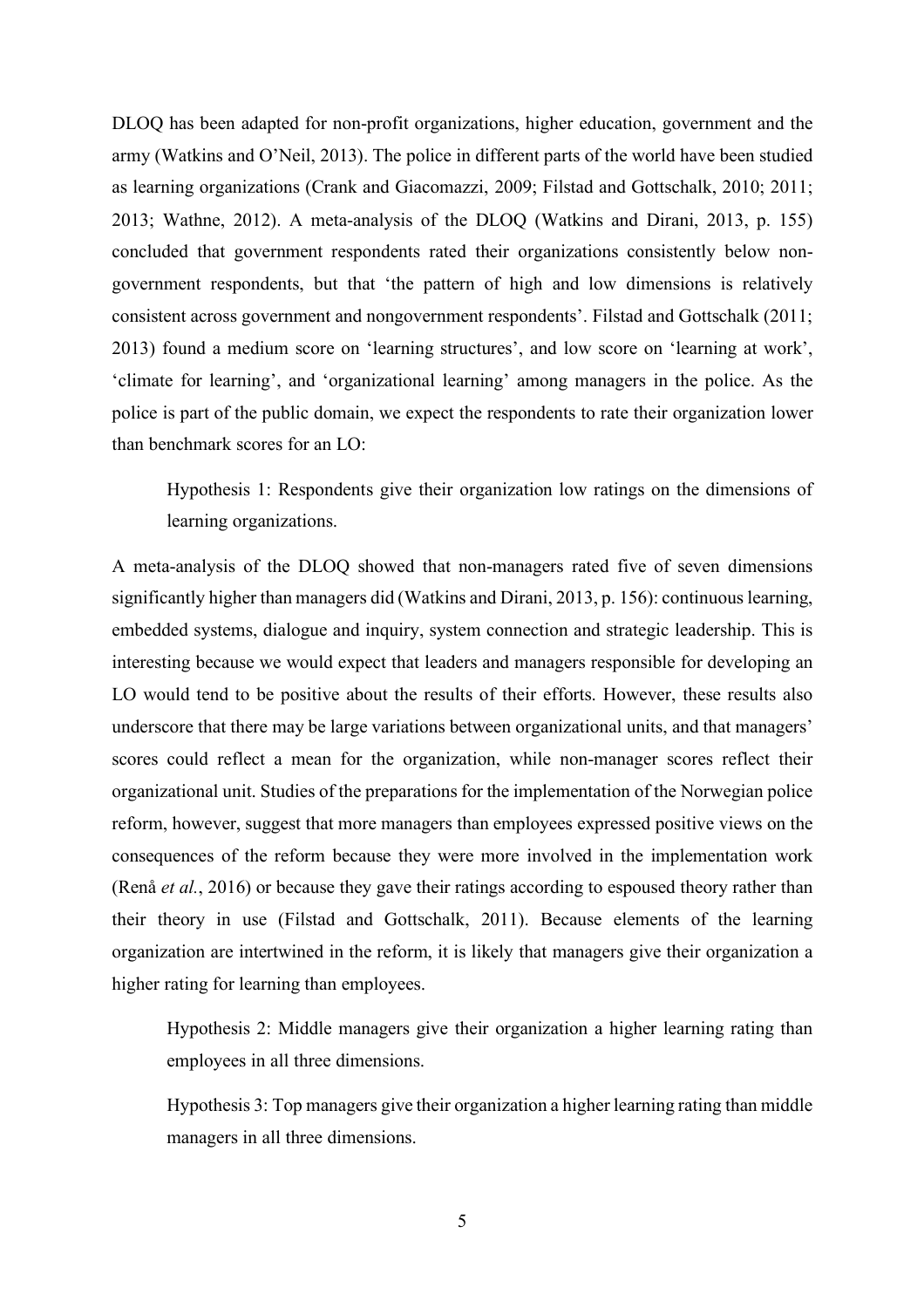We have not been able to find studies of LOs that explore whether there are different perceptions across organizational units of different size. However, organizational learning presupposes that information and knowledge can be shared easily in the organization and division of work, size and geographical dispersion could be structural barriers to learning (Lipshitz *et al.*, 2007). This question is of particular relevance for the Norwegian police reform as the number of police districts was reduced from 27 to 12. Naturally, this resulted in larger police districts, in terms of both the geographic region they cover and the number of employees.

Hypothesis 4: Large police districts score higher on all three dimensions of the learning organization than do small police districts.

## **Research methods and data analysis**

An electronic survey was sent to top managers, middle managers and employees in four local police districts in January 2017. The survey was based on the LOS (Garvin *et al.*, 2008) because it provided benchmark scores (Garvin *et al.*, 2008, p. 14) that were necessary to test the hypotheses. The study was approved by the participating police districts, reported to and approved by the Norwegian privacy protection commission for research. Respondents were informed about the objectives of the study, that it was voluntary to participate, and that data provided could not be traced back to them personally or to their police district.

The 55 items developed by Garvin *et al.* (2008, pp. 112-113) were used. In line with research in particular contexts or organizations (Higgins *et al.*, 2012; Singer *et al.*, 2012) some items were modified to make the language specific to context. For example, market specific terms such as 'competitors' were changed to 'other police districts' as the police frequently compare results across police districts. The survey was translated into Norwegian and pretested to ensure that the respondents would understand the questions.

The building blocks 'supportive learning environment' and 'concrete learning processes and practices' were measured by 47 items that respondents were asked to rate on a seven-point scale. Instead of providing a description for each of the seven points as in the original survey, a scale where 1 indicated 'poor description' and 7 indicated 'perfect description' was chosen. 'Supportive learning environment' was measured by items reflecting psychological safety, appreciation of differences, openness to new ideas and time for reflection. Items reflecting experimentation, information collection, analysis, education and training, and information transfer measured 'concrete learning processes and practices'. Eight items that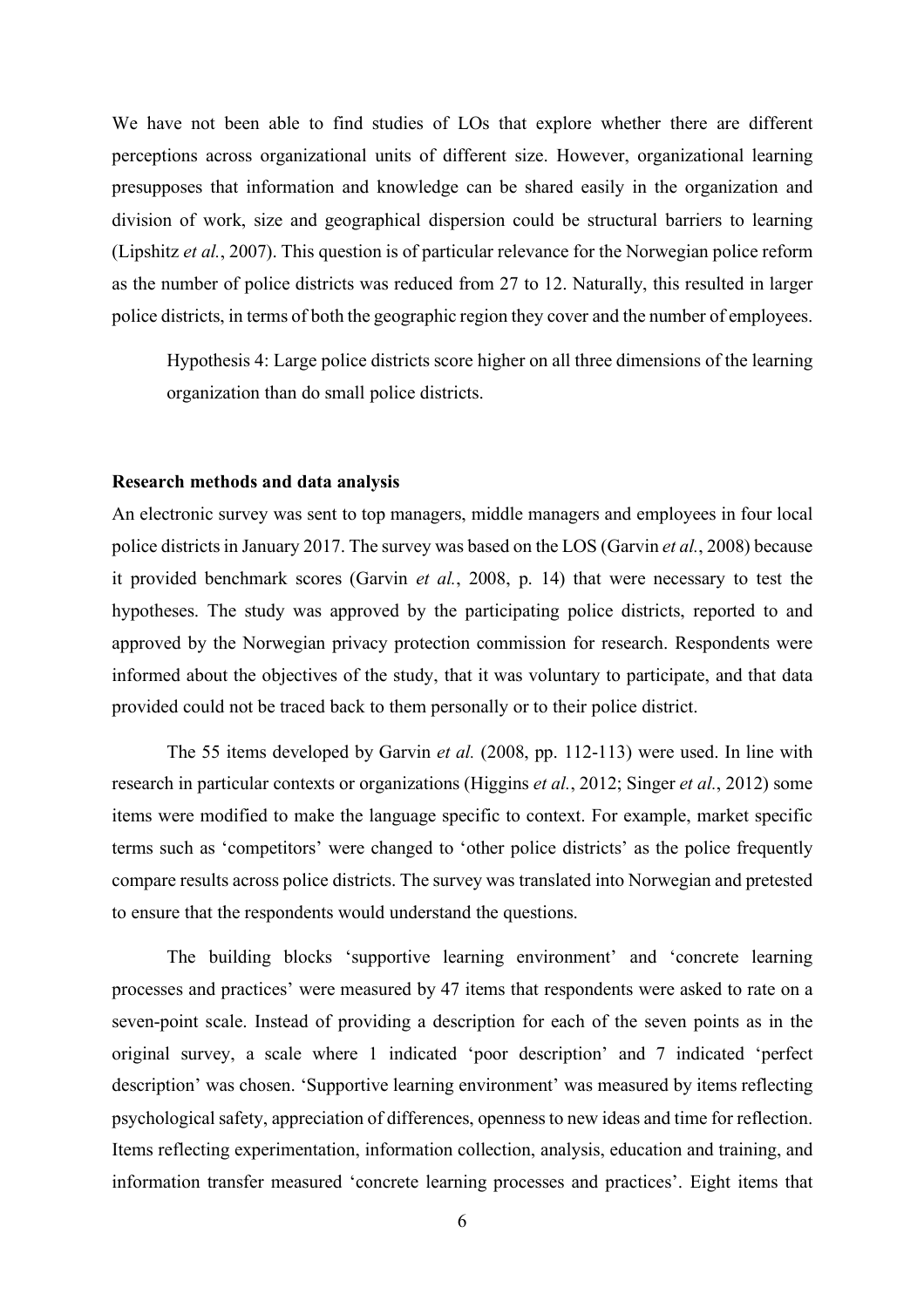respondents were asked to state whether they agreed or disagreed with on a five-point scale measured the third building block 'leadership that reinforces learning'. The items described how managers facilitate learning and how they act as learning role models for example by inviting input from others, acknowledging their own limitations and asking probing questions.

A factor analysis (see Table 1) showed that the items in the translated survey load on two common factors that correspond with two of the components that the survey was intended to measure: 'supportive learning environment' and 'concrete learning processes and practices'. However, 'leadership that reinforces learning' loaded on the factor 'supportive learning environment'. Garvin *et al.* (2008) did not report factor analysis, Higgins *et al.* (2012) extracted one subscale from each of the building blocks and Singer *et al.* (2012) developed a short version of the survey with only 27 items. This makes it difficult to compare the results of our factor analysis with previous studies. However, Cronbach's alphas for the three factors are satisfactory and do not indicate problems with the Norwegian translation of the items supportive learning environment (0.838), concrete learning processes and practices (0.846), and leadership that reinforces learning (0.925).

## Table 1. Factor analysis

|                                                  | Component = $C$ |      |
|--------------------------------------------------|-----------------|------|
|                                                  | 1               | 2    |
| <b>Factor 1</b> Appreciation of differences (C1) | .901            |      |
| Openness to new ideas (C1)                       | .858            |      |
| Psychological Safety (C1)                        | .855            |      |
| Analysis (C2)                                    | .650            | .445 |
| Leadership that reinforces learning (C3)         | .602            | .430 |
| Time for reflection (C1)                         | .527            |      |
| <b>Factor 2</b> Information collection (C2)      |                 | .843 |
| Information transfer (C2)                        |                 | .841 |
| Experimentation (C2)                             | .311            | .718 |
| Education and training (C2)                      | .502            | .626 |

#### **Rotated Component Matrixa**

Extraction Method: Principal Component Analysis.

Rotation Method: Varimax with Kaiser Normalization.

a. Rotation converged in 3 iterations.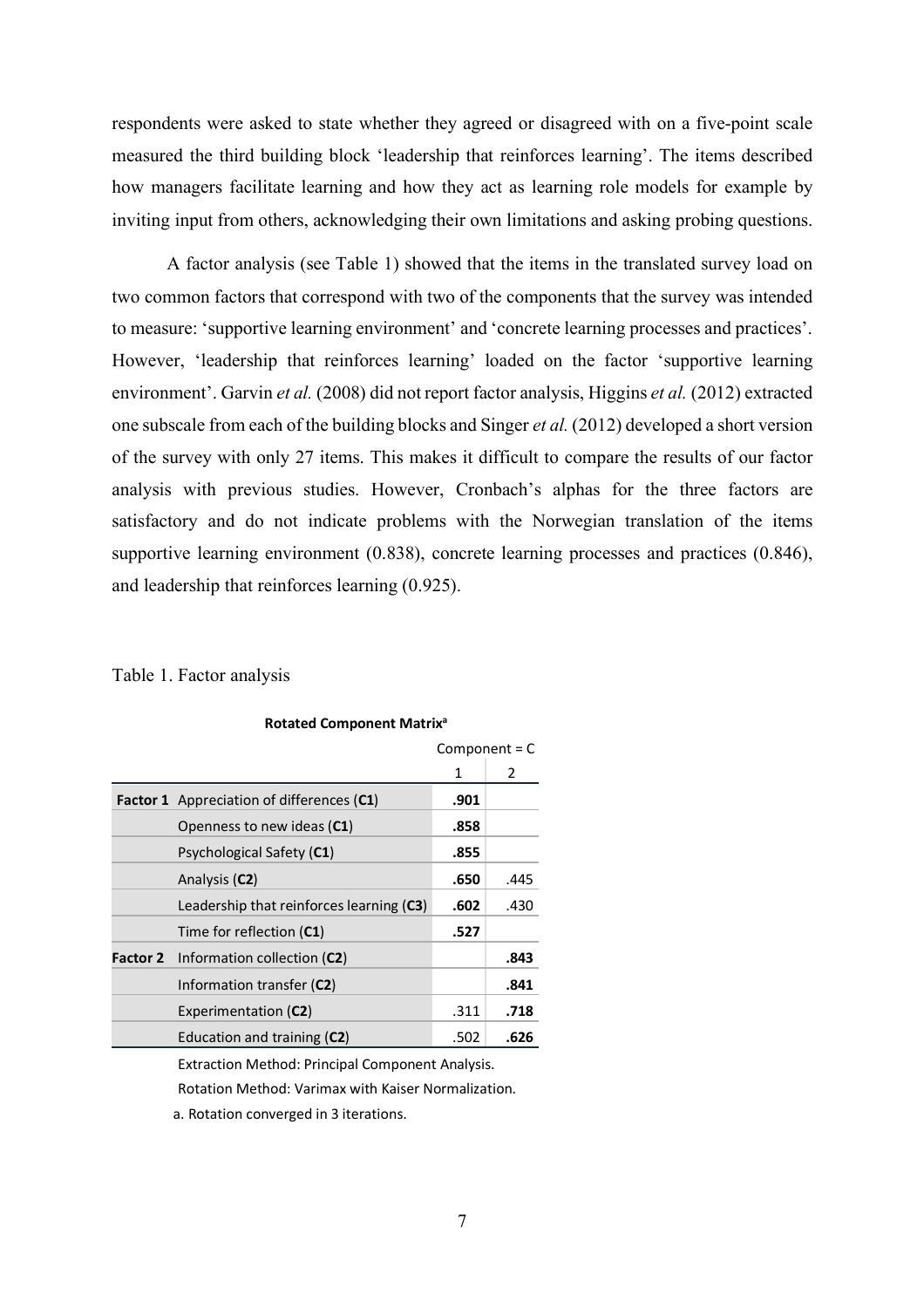Background questions about the respondent's position in the police district and the size of the police district where the respondent worked were included, allowing for the testing of hypotheses 2-4. Even though the reduction to 12 police districts was formally decided in 2016, the practical mergers of the police districts were not finalized at the time of the study. Two large and two small police districts from the old structure of 27 police districts were invited to participate. The size of the police districts was defined with reference to the Norwegian context where a large police district had more than 500 employees and a small one had fewer than 500.

Originally distributed to 2340 individuals in four police districts in January 2017, the survey yielded a response rate of 32.2% (N=753). While the response rate was not particularly high, the number of respondents was sufficient to allow careful statistical inferences about the population, given that we assumed the sample to be fairly representative, i.e. that nonresponse was random and not systematic. The survey was open for 30 days, and two reminders were sent to respondents. Considering that this period was a busy one regarding the reform implementation and that several police districts had experienced a large increase in research interest and invitations to surveys because of the reform, this response rate was satisfactory. The respondents included employees at all three levels of authority (29 top managers, 125 middle managers and 599 employees) and from small and large police districts, with a total of 216 and 535 respondents respectively.

# **Results**

*Hypothesis 1.* Table 2 shows the median scores from the police survey. Overall, findings strengthened H1 that respondents give their organization a low rating on the dimensions of the LO. Within all the three building blocks, median scores from the survey were lower (67.1, 49.1 and 70) than the corresponding benchmark scores (71, 74 and 76) (Garvin *et al.*, 2008, p. 114). The police survey median scores were lower than the benchmark scores on seven of the nine underlying components of the building blocks, two notable exceptions being 'appreciation of differences' and 'time for reflection'. Regarding these seven components, five of the median scores from the police survey (openness to new ideas, experimentation, information gathering, education and training, information exchange) fell within the lowest quartile of the benchmark scores and two (psychological safety, analysis) fell within the second quartile.

Table 2. Median scores from the police survey.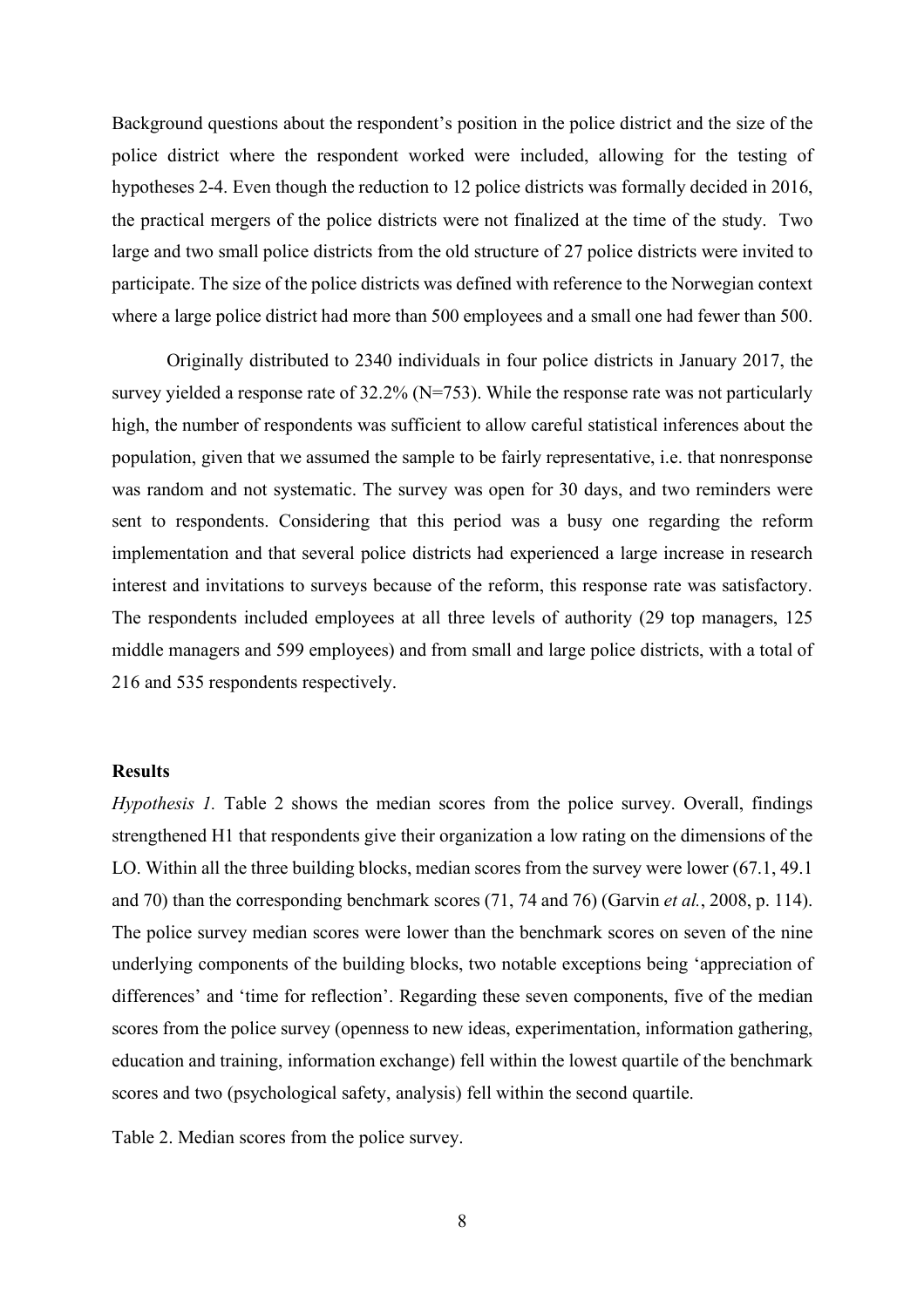|                                     |                                   | <b>SURVEY</b><br><b>MEDIAN</b><br><b>SCORES</b> |
|-------------------------------------|-----------------------------------|-------------------------------------------------|
| A supportive learning environment:  |                                   |                                                 |
|                                     | Psychological safety              | 74.3                                            |
|                                     | Appreciation of differences       | 64.3                                            |
|                                     | Openness to new ideas             | 71.4                                            |
|                                     | Time for reflection               | 60.0                                            |
| Average score                       |                                   | 67.1                                            |
|                                     | Learning processes and practices: |                                                 |
|                                     | Experimentation                   | 42.9                                            |
|                                     | Information gathering             | 52.4                                            |
|                                     | Analysis                          | 60.0                                            |
|                                     | Education and training            | 52.4                                            |
|                                     | Information exchange              | 42.9                                            |
| Average score                       |                                   | 49.1                                            |
| Leadership that reinforces learning |                                   |                                                 |
| Average score                       | 70.0                              |                                                 |

*Hypothesis 2.* This hypothesis was only partly supported by the data. As shown in Table 3, the survey findings indicated that middle managers on two of the three dimensions did tend to rate their organization as more of a learning organization than employees. Regarding 'leadership that reinforces learning', the opposite pattern was identified. However, t-tests showed that only one of the three differences in scores between the two groups, i.e. on the 'supportive learning' dimension, was statistically significant  $(p<0.01)$ . When comparing the two groups' answers to the individual factors underlying the dimensions, t-tests demonstrated that 'time for reflection', 'experimentation' and 'information' stood out as there was no significant difference between employees and middle managers.

Table 3. Relationship between job level and size of police districts and scores on the three building blocks.

|                       |                | A supportive<br>learning<br>environment | Learning<br>processes and<br>practices | Leadership<br>that reinforces<br>learning |
|-----------------------|----------------|-----------------------------------------|----------------------------------------|-------------------------------------------|
| <b>Job level</b>      |                |                                         |                                        |                                           |
| Operating unit manger | Average scores | 77.8638                                 | 62.2762                                | 76.8103                                   |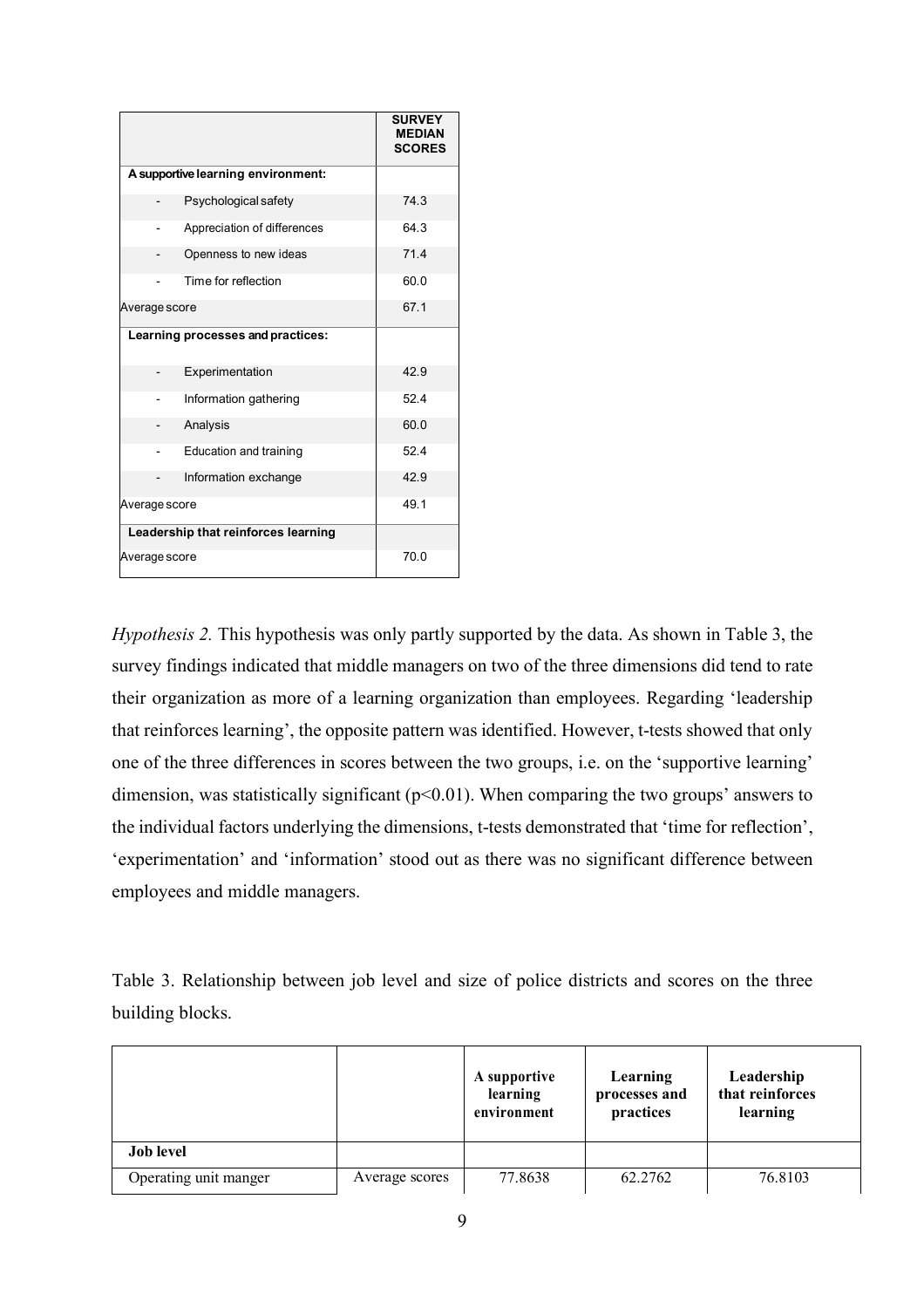|                                 | N              | 27      | 25      | 29      |
|---------------------------------|----------------|---------|---------|---------|
| Middle manager with personnel   | Average scores | 70.3205 | 50.8584 | 64.4612 |
| responsibility                  | N              | 117     | 112     | 116     |
| without<br>Employee             | Average scores | 65.0872 | 48.7396 | 67.2671 |
| managerial responsibility       | N              | 565     | 510     | 569     |
| Total                           | Average scores | 66.4374 | 49.6294 | 67.1989 |
|                                 | N              | 709     | 647     | 714     |
|                                 |                |         |         |         |
| Size of police district         |                |         |         |         |
| Small (less than 500 employees) | Average scores | 64.9064 | 46.5561 | 63.4587 |
|                                 | N              | 206     | 186     | 206     |
| Large (more than 500 employees) | Average scores | 66.9935 | 50.8617 | 68.6215 |
|                                 | N              | 501     | 461     | 506     |
| Total                           | Average scores | 66.3854 | 49.6239 | 67.1278 |
|                                 | N              | 707     | 647     | 712     |

*Hypothesis 3.* As expected, average scores in Table 3 show a clear difference between top managers and middle managers. On all three counts, the top managers gave their organization significantly higher scores than the middle managers, as demonstrated by t-tests  $(p<0.01)$ . Thus, H3 was strengthened. Among the individual factors, 'time for reflection' was found to be the only one where the difference in the two groups' ratings was not significant ( $p>0.10$ ).

*Hypothesis 4.* Average scores also indicated that respondents in large police districts rated their local organization on all three dimensions as more of a learning organization than their colleagues in smaller districts (see Table 3). On all three dimensions, the difference in scores was statistically significant  $(p<0.01)$ . Consequently, H4 was strengthened by the data. Again, 'time for reflection' was the only underlying factor where the difference was not significant (p>0.10).

# **Discussion**

The findings suggest some challenges regarding an LO, which confirms previous studies of police managers (Filstad and Gottschalk, 2010, 2011, 2013; Gottschalk *et al.*, 2009; Wathne, 2012). Even though the LO is one of the important goals of the police reform, substantial challenges for learning and knowledge-based policing need to be addressed. When accounting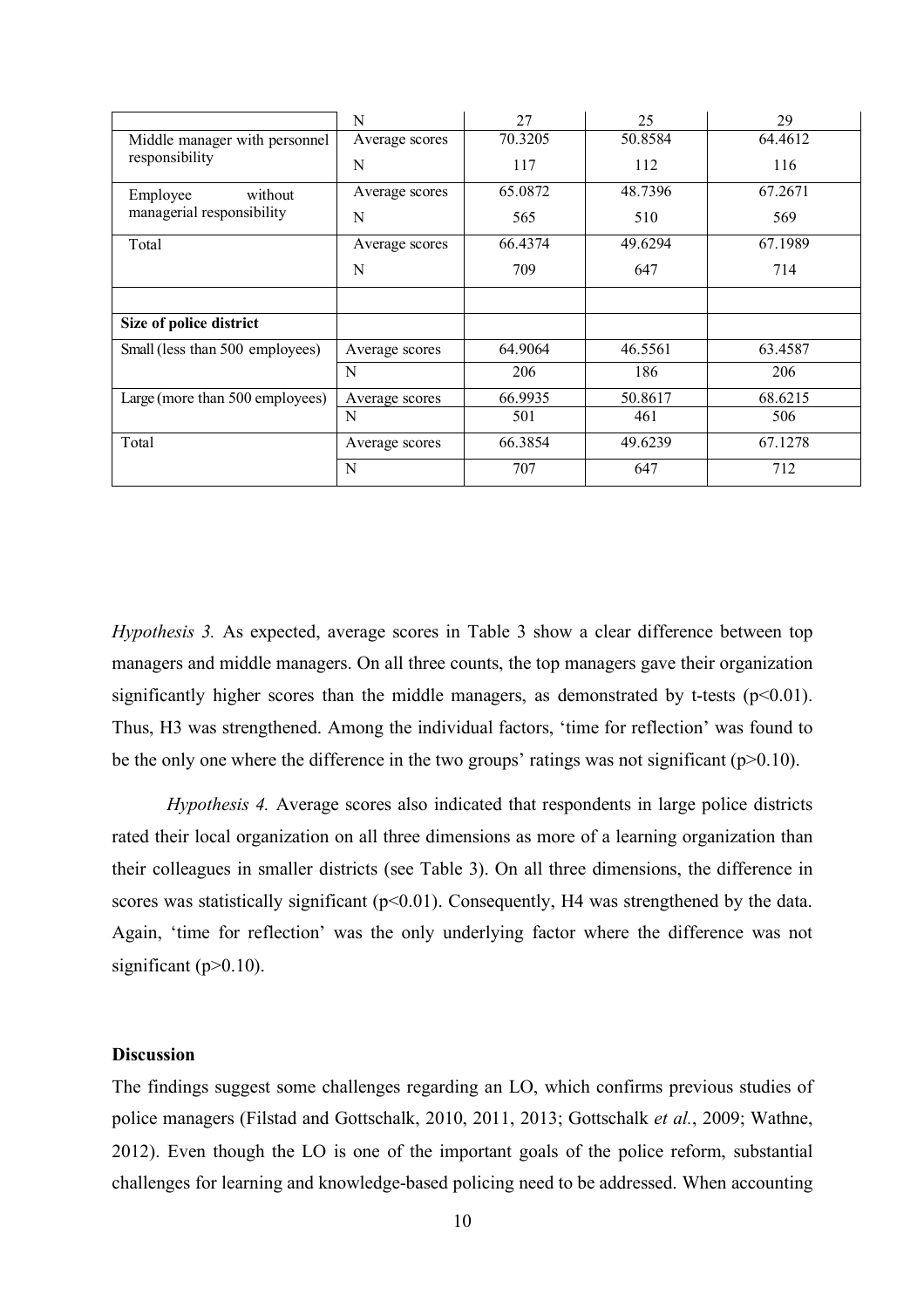for the whole organization and not only police leaders, as has been common in previous research, becoming an LO seems even more at a distance.

Our findings indicate major concerns regarding a supporting learning environment, concrete learning processes and leadership that reinforces learning. In fact, these factors mostly scored lower than the benchmark scores, with the only notable exceptions being appreciation of differences and time for reflection, both addressed as important variables for a supporting learning environment. What constitutes an LO is argued to be continuing learning in practices that represent structures, such as leadership and organization in teams, enabling these continuing learning processes for change and the creation of new knowledge (see original contributions from Argyris and Scön (1978); Pedler *et al.* (1991) and Senge *et al.* (1994)). However, organizations can prove and reflect upon their incapacity and capacity provided by learning structures, learning at work, climate for learning and organizational learning (Örtenblad, 2011). The factors of time for reflections and appreciation of differences found in this study are, however, not enough, but could represent a potential. Openness to new ideas and psychological safety, which scored quite low in our study, are needed for a supporting environment, as a climate for learning (Örtenblad, 2011). The low scores on information gathering and sharing provide serious challenges for organizational learning, where knowledge sharing bridges individual learning and organizational learning (Elkjaer and Wahlgren, 2006; Filstad, 2016). The acknowledgement of leaders as facilitators for learning and knowledge sharing and the importance of learning for the creation of a learning organization are not evident in our study, especially in the lower levels of policing.

It might be that the police is typical of the public sector. Watkins and Dirani (2013) find that managers in the public sector give their organizations a lower score on learning than managers in the private sector. However, their study does not account for diverging views within the organizations. The present study is an important contribution, adding knowledge by identifying diverging views on whether managers and employees consider their organization as an LO. This is in accordance with the understanding of a learning organization as built up of local learning practices and learning processes that may vary considerably within a large organization. The findings suggest that the higher up in the hierarchy the respondents were, the more positive they were in characterizing the organization's learning practices and processes. The present Norwegian reform context in the police conveys great expectations that leaders will develop an LO (NOU 2009, NOU 2012, NOU 2013). At the time of the study, the reform work and implementation was in an early stage with significant uncertainty for employees and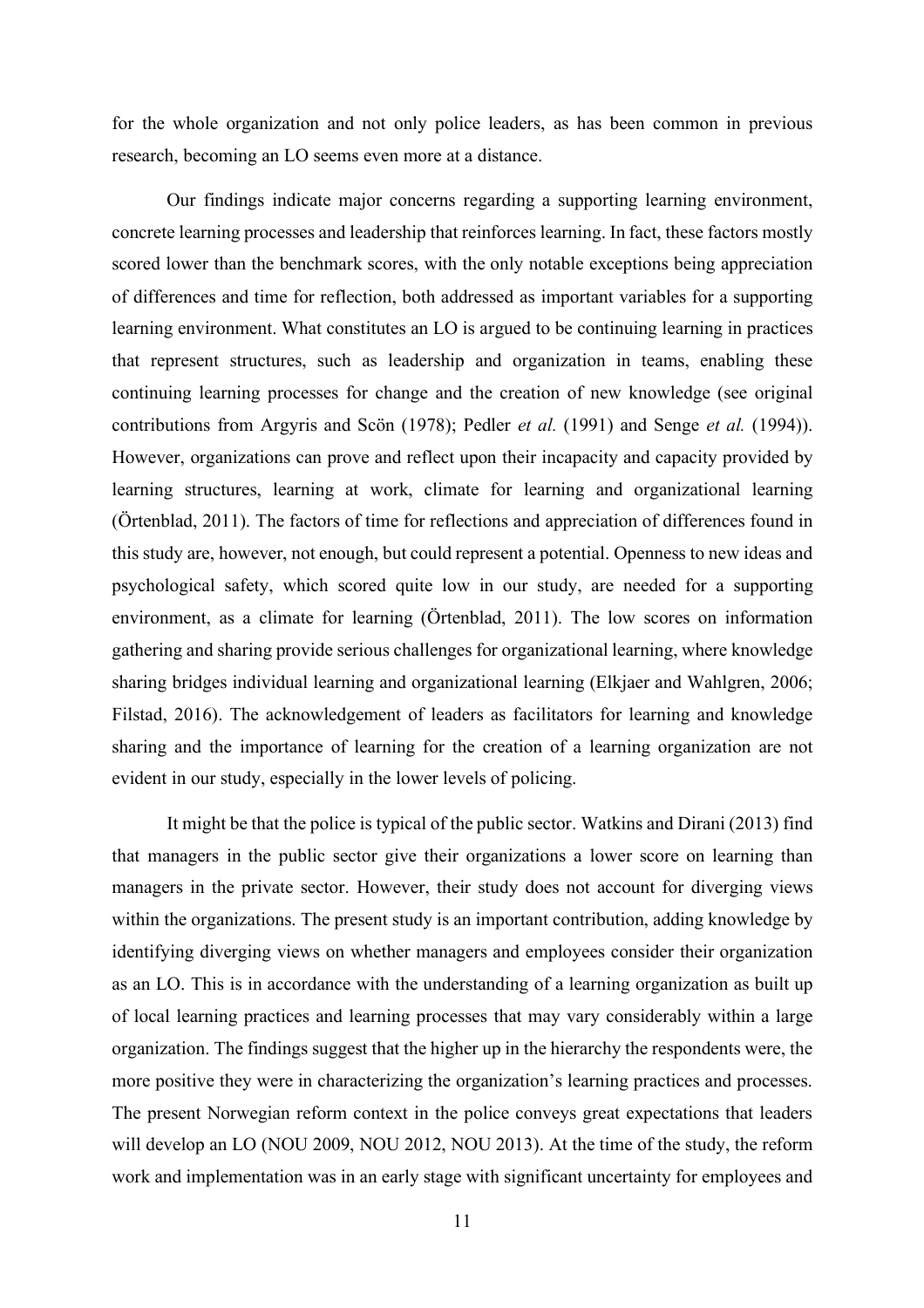managers regarding their future responsibilities and job roles. This may have influenced the respondents' responses because learning practices and learning processes may have had less focus, but on the other hand, their awareness of the need for learning due to the reform might also be higher. In addition, the lack of a clear vision and strategy on what constitutes a learning organization might explain the conflicting views we found among employees and managers on how good their organization is at learning. Managers may base their understanding on formal structures such as learning routines and reporting structures that may or may not operate as intended. Employees, on the other hand, may take as their baseline the actual learning practices that they engage in and their daily practice.

International research suggests that police mergers involve risks of competence loss at all levels (Holmberg, 2010; Mendell *et al.*, 2017). Risk of competence loss is not measured in this study, but in light of previous research, the finding that large police districts are seen as providing more learning than small police districts is interesting. More knowledge is needed of whether and how an LO can mitigate the risks of competence loss in the context of mergers. In larger police districts, there are possibilities of greater specialization. While specialization answers the calls in the reform for more knowledge-based police services, it also demands coordination across specialities. Concrete learning processes and practices beyond organizational units could be established and encouraged to remedy the negative effects of specialization. In addition, local variation within the organization can be a source of learning because it can initiate discussions of good learning practices across organizational units.

### **Conclusions and implications**

This study identifies a tendency that managers at higher levels are more positive to the idea of a learning organization than middle managers are, and that middle managers are more positive than employees are. The study also shows that respondents across hierarchical levels in large police districts give their organization a higher rating for learning than respondents in small police districts. The findings contribute to the literature on learning organizations by showing that there may be diverging views of the learning characteristics within large organizations. The definition of small and large police districts was tailored to the Norwegian context, and may not necessarily generalize to other countries. Therefore, we encourage more research to explore the issues of both hierarchy and organizational size and their impact on organizational learning. In our own data, regression analysis indicated that hierarchy overall had a stronger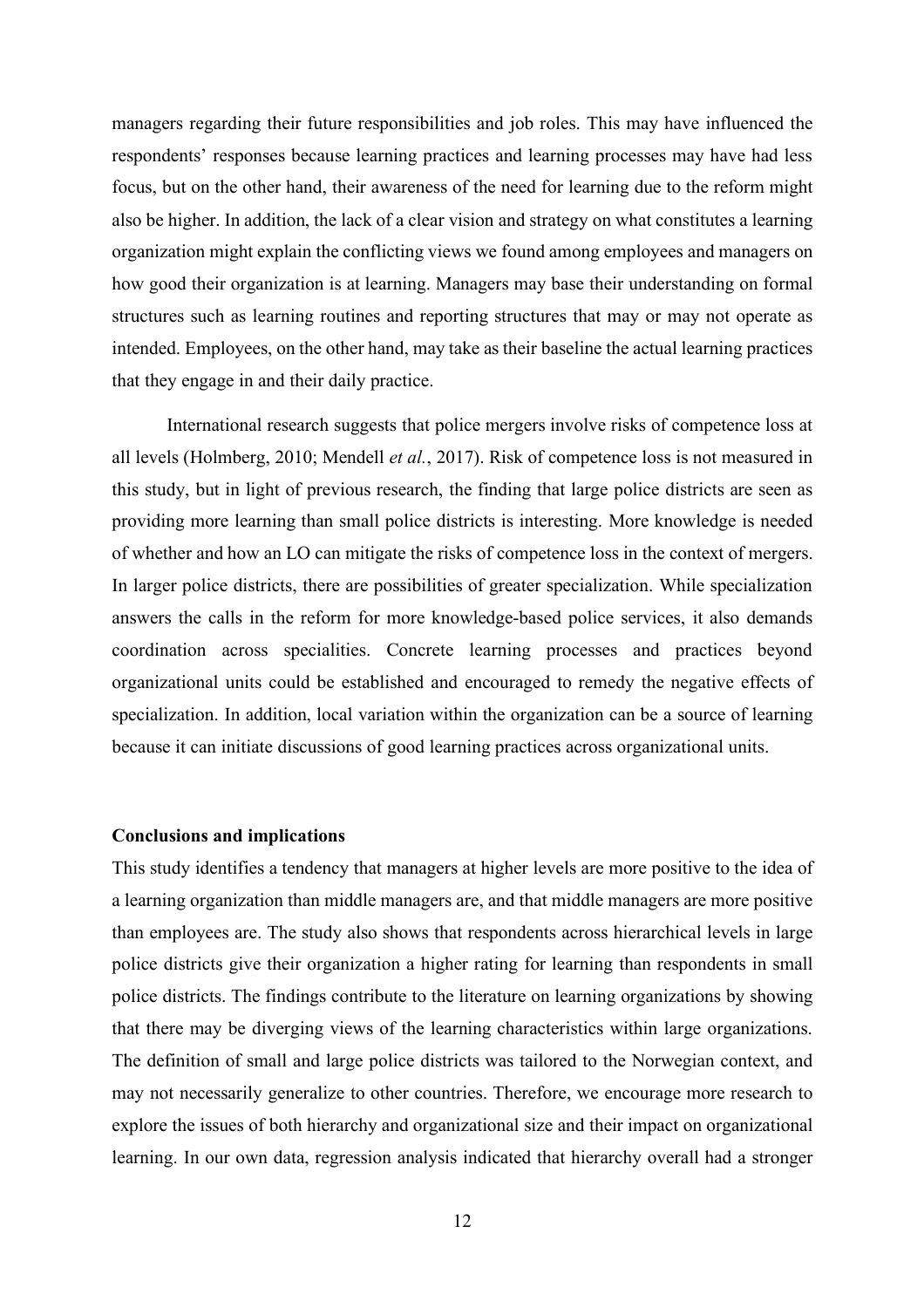effect than size but the question remains to be answered by further research. The study's primary contribution is linked to the call for context in studies of LO (Örtenblad, 2017), suggesting that public sector reform implementation is a specific contextual dimension in addition to national culture, religion and sector affiliation, which have been studied in previous research. From a practitioner's perspective, it may be productive to ask how a top manager, middle manager or employee could contribute to developing a learning organization. This study shows that the respondents give the lowest scores on the building block concrete learning processes and learning practices. This gives leaders specific suggestions as to where learning efforts could be targeted.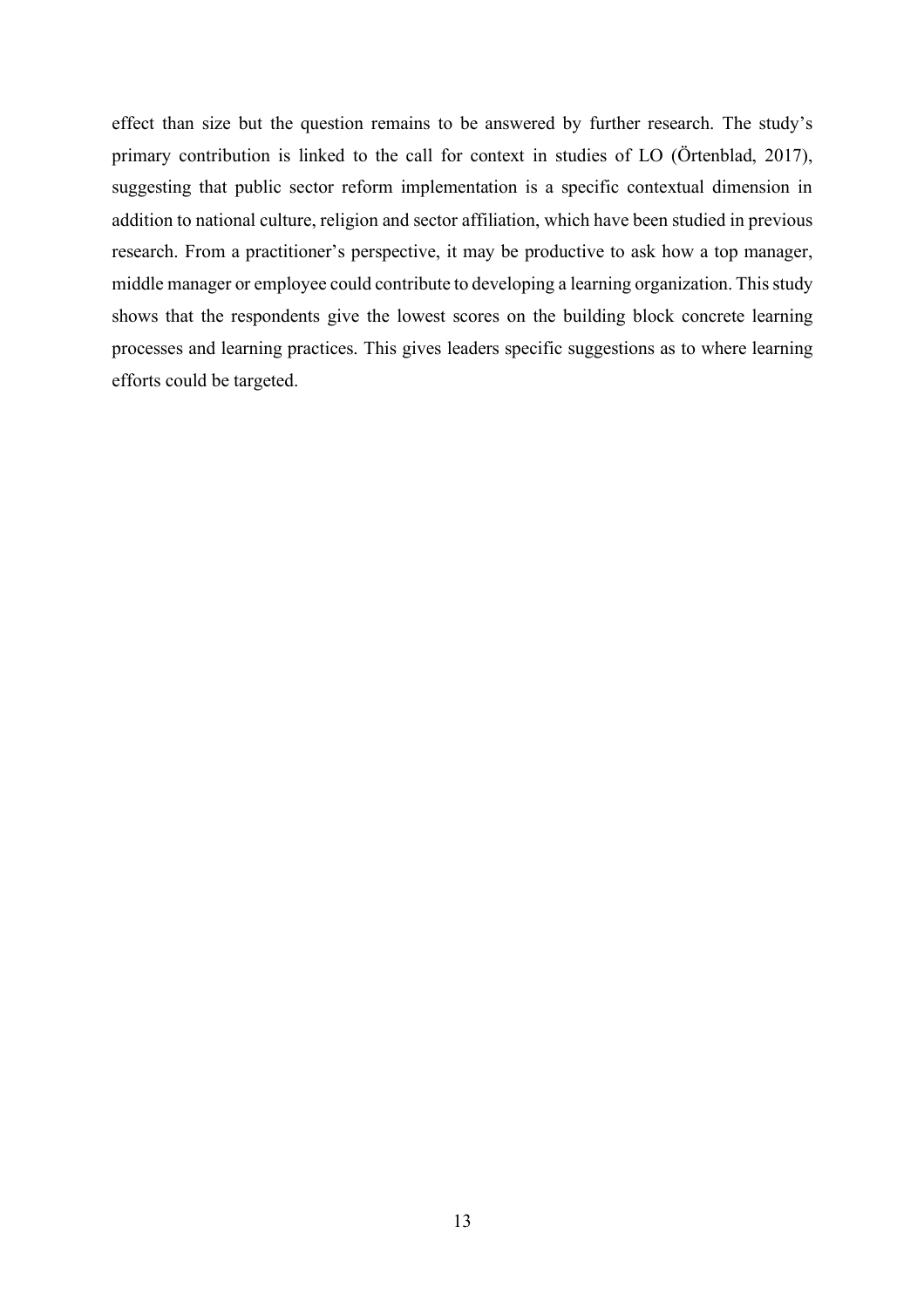# **References**

Alegre, J. and Chiva, R. (2008), "Assessing the impact of organizational learning capability on product innovation performance: an empirical test", *Technovation*, Vol. 28, pp. 315-326.

Bui, H. and Baruch, Y. (2010), "Creating learning organizations: a systems perspective", *The Learning Organization*, Vol. 17 No. 3, pp. 208-227.

Crank, J.P. and Giacomazzi, A. (2009), "A sheriff's office as a learning organization", *Police Quarterly*, Vol. 12 No. 4, pp. 351-369.

Elkjær, B. and Wahlgren, B. (2006), "Organizational learning and workplace learning: Similarities and differences", in Antonacopoulou, E., Jarvis, P., Andersen, V., Elkjær, B. and Høyrup, S. (Eds.), *Learning, Working and Living: Mapping the Terrain of Working Life Learning*, Palgrave Macmillan, New York.

Filstad, C. (2016), Organisasionslæring [Organizational learning], 2<sup>nd</sup> ed., Bergen, Norway: Fagbokforlaget.

Filstad, C. and Gottschalk, P. (2014), "The police force: to be or not to be a learning organization?", in Örtenblad, A. (Ed.), *Handbook of Research on the Learning Organization: Adaptation and Context*, Edward Elgar, Cheltenham, UK.

Filstad, C. and Gottschalk, P. (2011), "Becoming a learning organization: The espoused values of police managers from two Norwegian districts", *The Learning Organization*, Vol. 18 No. 6, pp. 486-500.

Filstad, C. and Gottschalk, P. (2010), "Creating a learning organization in law enforcement: Maturity levels for police oversight agencies", *The Learning Organization*, Vol. 17 No. 5, pp. 404-418.

Garvin, D.A. (2000), *Learning in action: a guide to putting the learning organization to work*, Harvard Business School Press, Boston, Massachusetts.

Garvin, D.A., Edmondson, A.C. and Gino, F. (2008), "Is yours a learning organization?" *Harvard Business Review*, Vol. 86 No. 3, pp. 109-116.

Gottschalk, P., Holgersson, S. and Karlsen, J.T. (2009), "How knowledge organizations work: the case of detectives", *The Learning Organization*, Vol. 16 No. 2, pp. 88-102.

Grieves, J. (2008), "Why we should abandon the idea of the learning organization", *The Learning Organization*, Vol. 15 No. 6, pp. 463-473.

Higgins, M., Ishimaru, A., Holcombe, R. and Fowler, A. (2012), "Examining Organizational Learning in Schools: The Role of Psychological Safety, Experimentation, and Leadership that Reinforces Learning", *Journal of Educational Change*, Vol. 13 No. 1, pp. 67-94.

Holmberg, L. (2010). From community policing to… Police reform in the Nordic countries. Paper presented at *Nordic Criminology Conference*, Copenhagen.

Kim, J., Egan, T. and Tolson, H. (2015), "Examining the dimensions of the learning organization questionnaire: A review and critique of research utilizing the DLOQ", *Human Resources Development Review,* Vol. 14 No. 1, pp. 91-112.

Laursen, E. (2006), "Knowledge, progression and the understanding of workplace learning", in Antonacopoulou, E., Jarvis, P., Andersen, V., Elkjær, B. and Høyrup, S. (Eds.), *Learning,*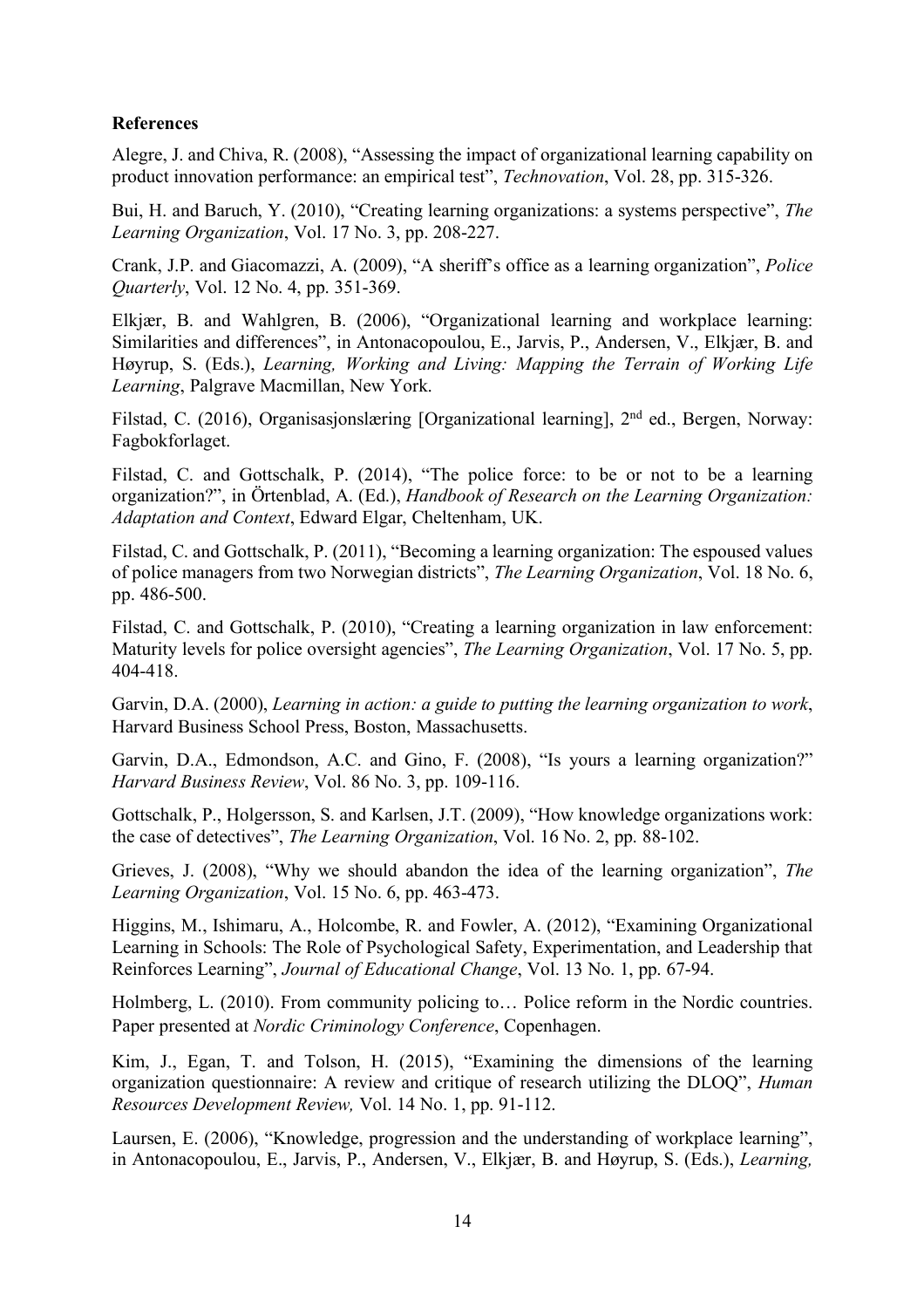*Working and Living: Mapping the Terrain of Working Life Learning*, Palgrave Macmillan, New York.

Lipshitz, R., Friedman, V.J. and Popper, M. (2007), *Demystifying organizational learning*, Sage Publications, Thousand Oaks, California.

Marsick, V.J. and Watkins, K.E. (2003), "Demonstrating the value of an organization's learning culture: The dimensions of the learning organization questionnaire", *Advances in Developing Human Resources,* Vol. 5 No. 2, pp. 132-151.

Mendell, J., Fyfe, N.R. and den Heyer, G. (2017), "Does police size matter? A review of the evidence regarding restructuring police organizations", *Police Practice and Research*, Vol. 18 No. 1, pp. 3-14.

NOU (2009), *Et ansvarlig politi. Åpenhet, ansvarlighet og læring* [A responsible police force. Openness, responsibility and learning], NOU 2009: 12, Evaluation report from a committee appointed by the Norwegian Ministry of Justice and the Police.

NOU (2012), *Rapport fra 22. juli-kommisjonen* [Report by the 22 July Commission], NOU 2012: 14, Appointed by royal resolution of 12 August 2011 to study and learn from the attacks on the government buildings and Utøya on 22 July 2011.

NOU (2013), *Ett politi – rustet til å møte fremtidens utfordringer Politianalysen.* [One police force: Equipped to meet the challenges of the future. Police analysis], NOU 2013: 9, Report by a committee appointed by the Norwegian Ministry of Justice and Public Security.

Örtenblad, A. (2017), "Taking 'The Learning Organization' into the future: introduction of and by the new editor", *The Learning Organization*, Vol 24 No 1, pp. 2-12.

Örtenblad, A. (2013), *Handbook of research on the learning organization: Adaptation and context*, Edward Elgar Publishing, Cheltenham, UK.

Örtenblad, A. (2011), *Making sense of the learning organization: what is it and who needs it?,* Yayasan Ilmuwan, Kuala Lumpur.

Pedler, M., Burgoyne, J. and Boydell, T. (1991), *The learning company: A strategy for sustainable development,* McGraw-Hill, London.

Rebelo, T.M. and Gomes, A.D. (2008), "Organizational learning and the learning organization: Reviewing evolution for prospecting the future", *The Learning Organization*, Vol. 15 No. 4, pp. 294-308.

Renå, H., Lægreid, P., Aars, J. and Glomseth, R. (2016), *Nærpolitireformen – politiansatte og lederes vurdering av dagens situasjon og forventninger til reformen* [The Local Police Reform: Evaluation by police and leaders of the current situation and expectations for the reform]. Available at http://www.uib.no/sites/w3.uib.no/files/attachments/rapportnaerpolitireformen 0.pdf (accessed 4 October 2017).

Singer, S.J., Moore, S.C., Meterko, M. and Williams, S. (2012), "Development of a short-form learning organization survey", *Medical Care Research and Review*, Vol. 69 No. 4, pp. 432- 459.

Senge, P.M. and Kofman, F. (1995), "Communities of commitment: the heart of learning organizations", in Chawla, S. and Renesch J. (Eds.), *Learning Organizations: Developing Cultures for Tomorrow's Workplace*, Productivity Press, Portland, Oregon, pp. 11-43.